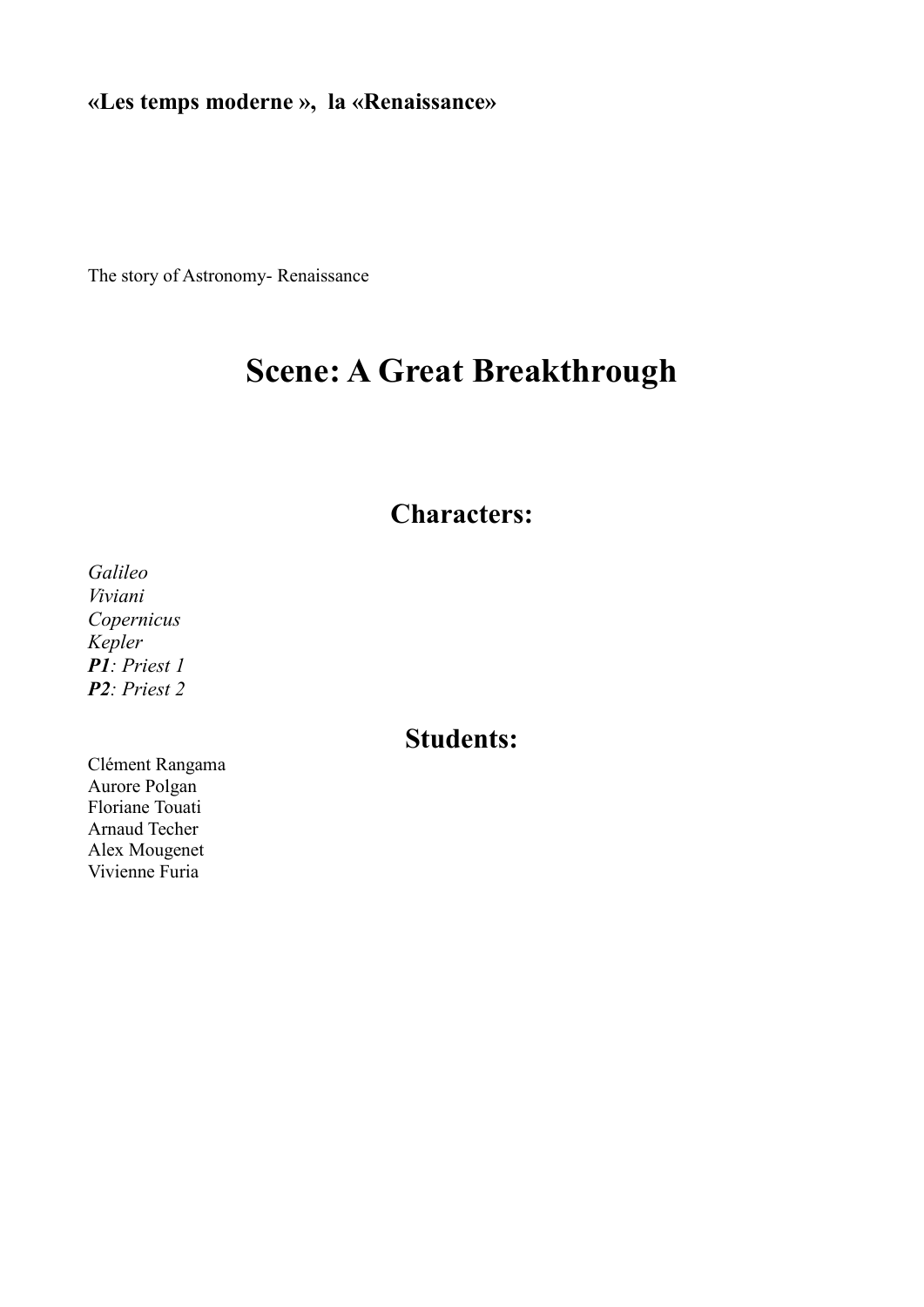#### *Galileo*

**I**

*gets inside, walking, more and more impassioned* Copernic … Heliocentrism... Mars.... Venus ...It works ! I'm now really convinced, Copernic was right !What an exciting discovery ! There are stars **everywhere** in the space, so many to be studyied at the same time … My notebook ! Let's write everything ! I need to see Viviani all of these informations should be written in my biography ! Viviani !

#### *Viviani*

*gets inside, worried* Galileo, The Church is here, are you sure you want to speak about it now ?!

*Galileo* Of course, they will see how brillant I am, with all the things that I discovered today !

*Priests come in*

*Viviani gets out, afraid*

*P1*: Shame on you, *(P2*: Shame on YOU !!) for your beliefs, the one you must follow is our God, the one and unique God of the Church, Bible said...

#### *Galileo*

*raises his arms to the sky* Bible, Bible, Bible always Bible! Can't you see I am right ! My observations on Venus help me to prove it, all its phases exactly match the motion of the planet around the Sun ! Our galaxy is based on heliocentrism, planets orbited the Sun, Copernicus was right !

#### **P2**

#### *(aside)* Pagan !

#### **Copernicus**

*getting inside* Of course, I am right !

#### **P2**

*(aside)* Oh, two pagans

#### **Copernicus**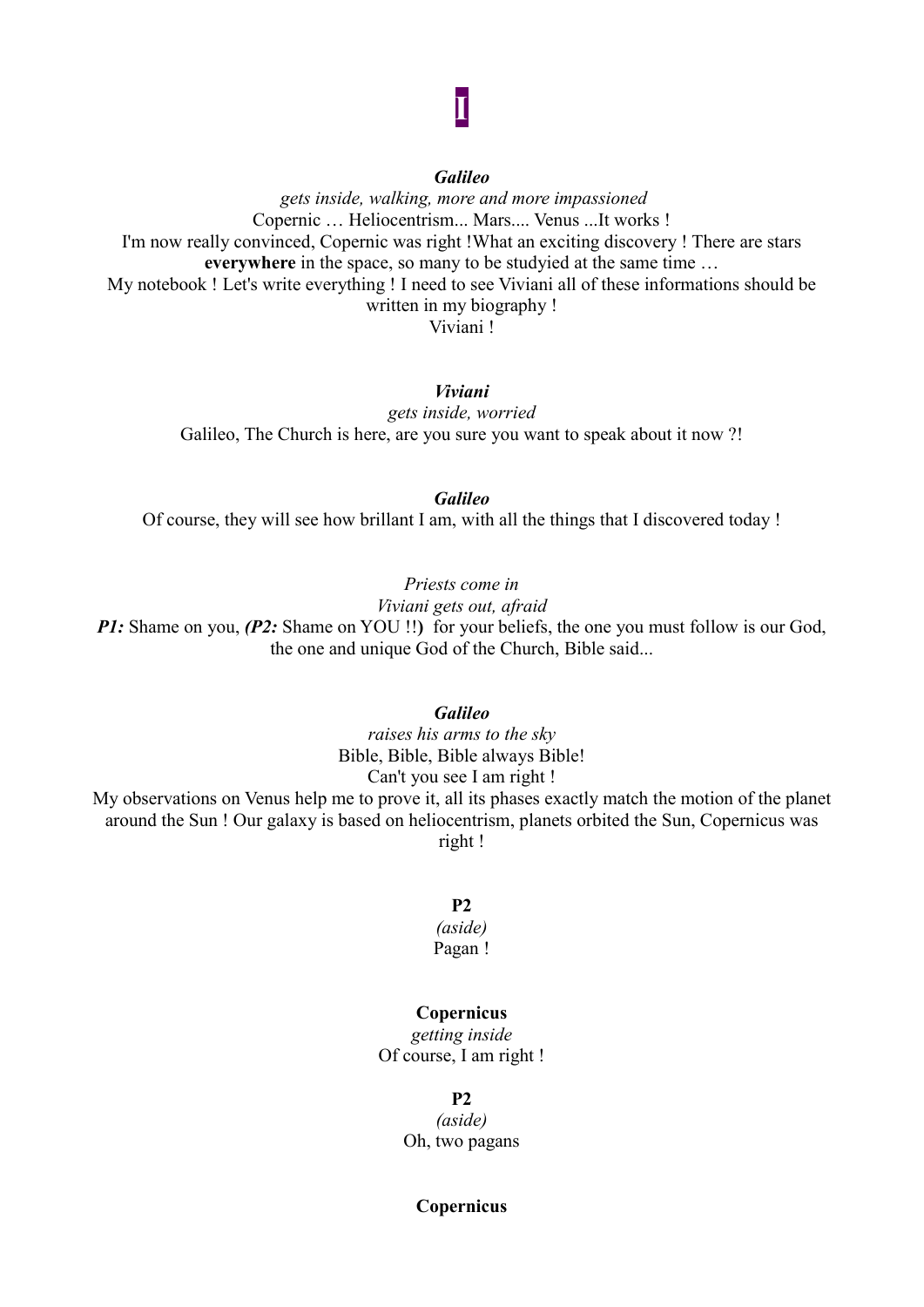I, I proved the first, that geocentrism system was wrong ! Thanks to mathematical demonstrations presented in «De Revolutionibus» (very scholar)

I write the main reasons behind my own assumption about the heliocentric sytem ! First, we can see that the celestial circle or spheres don't have a common centre.

Moreover, the centre of The Earth is not the centre of universe but only the centre of gravity and of the lunar orbit.

All the spheres revolve around the Sun so the centre of the world is near the Sun ! I worked on and I think that the Sun must be larger than the Earth and others planets ! And moreover, I conclude that: *(suspense)*

The motions of the Sun are not its own motions, they are the motions of the Earth and out sphere with which we revolve around the Sun just as any planets does. *(turn)*

> So, the Sun is stationary. The Sun is the centre of Universe!

> > *Kepler coming in* I fully support Copernicus.

> > > *P2*

*(aside)* Ah ! Three pagans !!!!

#### *Kepler*

I, Kepler, I think there are so many benefits to heliocentrism in relation to mathematics, but I also found evidences of this theory. I created one of the most important sciences in physics: astrophysics, and I, as a scientist seeks to answer three questions:

What is the number of planets?

Their distance from the sun?

And what is the speed of each planets?

I discovered that the Earth revolves on itself, yes it is confirmed that this hypothesis, it has indeed seen the Earth changed quarters as Earthlings see the moon phases.

*P2*

Heretical assumptions !!

*P1*

Mr. Kepler, so you think that the infinite does not exist from what I heard? You think our world stops to our solar system?

*P2*

*irritated* Heretic! Sacrilegious!

#### *P1*

And you think that the position of the planets affect our lives? For a scientist you have a much closed our world vision …

#### *Kepler*